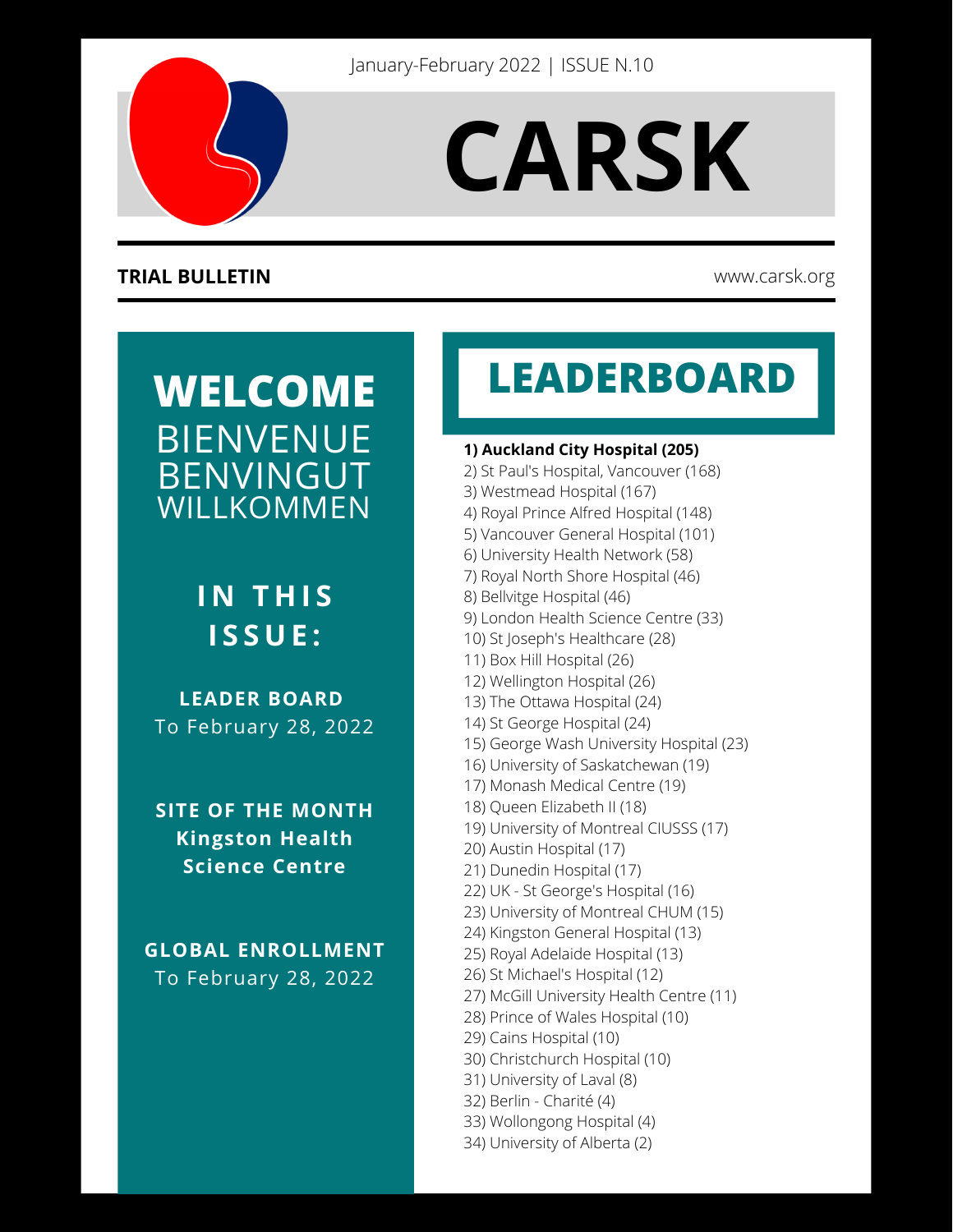# **N**<br>•••• Comtus **THE Health Sciences Centre KINGSTON**

#### **SITE OF THE MONTH**



**CARSK team photo from left to right:** *Dr. M. Khaled Shamseddin, Natalie Witton, Muhammed Shahriar Zaman, Dr. Rachel Holden, and Corinne Babiolakis.*

KHSC CARSK team is led by Dr. M. Khaled Shamseddin, PI and Dr. Rachel Holden, Co-PI. The other members of the team are Natalie Witton, Registered Nurse (Renal Transplant Coordinator), Corinne Babiolakis, Research Manager and Muhammed Shahriar Zaman, Research Coordinator.

Since site activation 11 months ago, the team enrolled and randomized 13 participants, consistently reaching their enrolment target each month.

**CONGRATULATIONS and THANK YOU for your Great Work!**

#### **ABOUT KINGSTON**

Kingston Health Sciences Centre (KHSC) is an acute and specialty care, research and teaching hospital fully affiliated with Queen's University. KHSC is ranked as one of Canada's top research hospitals and recently received Level 1 designation from Choosing Wisely Canada.

**MONTH** 

KHSC is the regional centre for renal care in Southeastern Ontario. KHSC renal program currently serves 391 in-centre hemodialysis patients, 20 home hemodialysis patients, and 76 peritoneal dialysis patients. There are 57 in-centre hemodialysis stations in the six KHSC affiliated satellite dialysis centres across the region. KHSC transplant program currently serves over 200+ posttransplant patients.

#### **Dr. M. Khaled Shamseddin**

Dr. Shamseddin is a Transplant Nephrologist and Associate Professor in the Department of Medicine, Division of Nephrology at Queen's University. He is acting as the Medical Director of the Kingston Kidney Transplant Program (KKTP) and as the Medical Director of the Napanee Hemodialysis Clinic (NDC). Dr. Shamseddin was also the Royal College of Physicians and Surgeons of Canada Program Director for the Adult Nephrology Residency Program at Queen's University from 2012-2019. He is the CBME Leader at Queen's University. He is an active Member/Chair on several local, provincial and national committees.

His research focuses on clinical outcomes in hemodialysis and kidney transplant patients as well as on developing an online Nephrology curriculum at Queen's University.

In leisure time, Dr. Shamseddin likes to paint using liquid acrylic. He is also very good cook.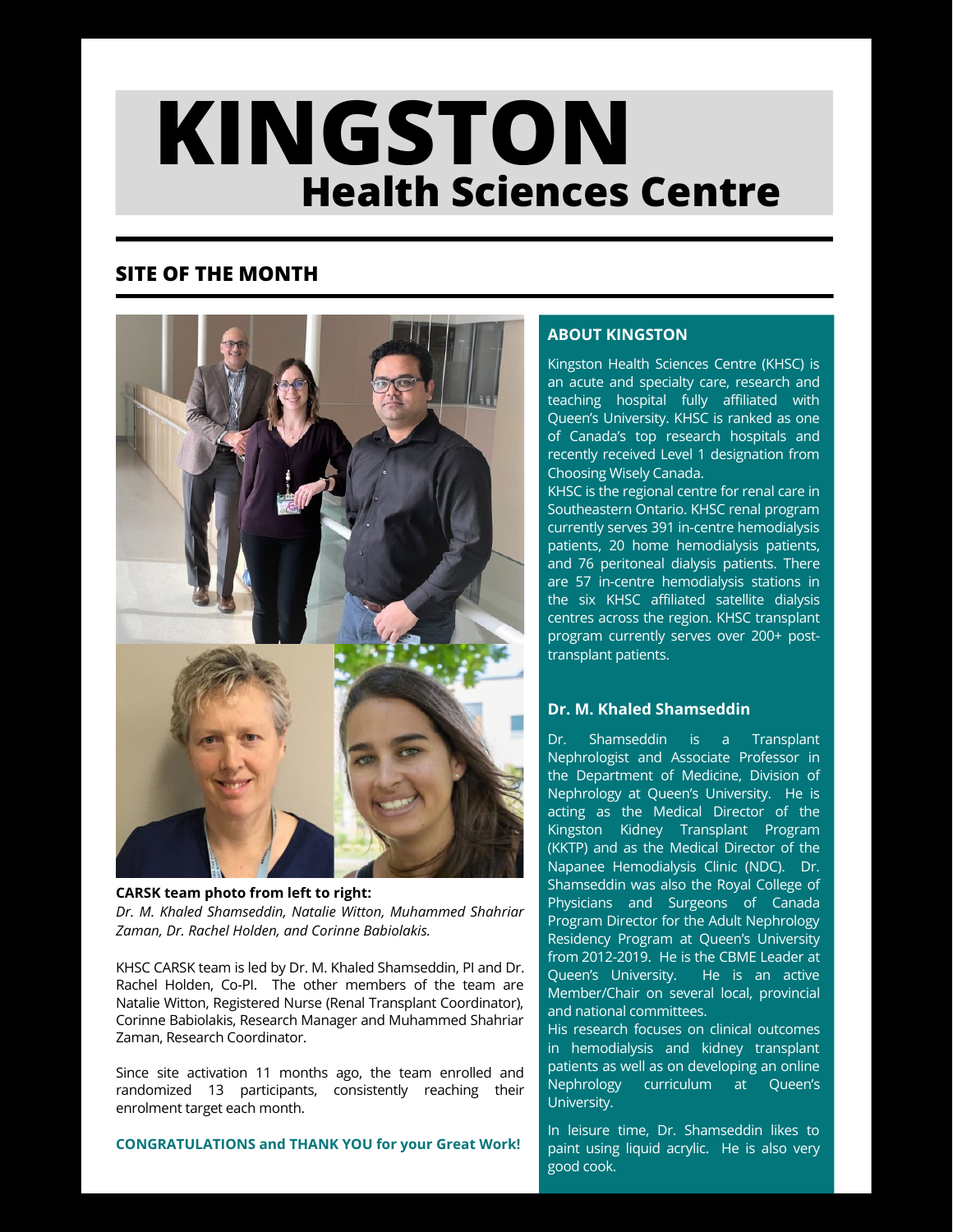

ENROLLED: 1358 (41%) TO ENROLL: 1948 (59%) GLOBAL GOAL: 3306

CANADA: 527 US: 23 AUSTRALIA: 484 NEW ZEALAND: 258 EUROPE: 66

#### **G L O BAL E N R O L L M E N T**

#### **CA N A D A, U S , G E R M A N Y , U K**

#### **1) St Paul's Hospital, Vancouver (168)**

2) Vancouver General Hospital (101) 3) University Health Network (58) 4) London Health Science Centre (33) 5) St Joseph's Healthcare (28) 6) The Ottawa Hospital (24) 7) George Wash University Hospital (23) 8) University of Saskatchewan (19) 9) Queen Elizabeth II (18) 10) University of Montreal CIUSSS (17) 11) UK - St George's Hospital (16) 12) University of Montreal CHUM (15) 13) Kingston General Hospital (13) 14) St Michael's Hospital (12) 15) McGill University Health Centre (11) 16) University of Laval (8) 17) Berlin - Charité (4) 18) University of Alberta (2)

#### **A U S T RAL IA, N E W Z EALA N D , S PAI N**

#### **1) Auckland City Hospital (205)**

- 2) Westmead Hospital (167) 3) Royal Prince Alfred Hospital (148) 4) Bellvitge Hospital (46) 5) Royal North Shore Hospital (46) 6) Wellington Hospital (26) 7) Box Hill Hospital (26)
- 8) St George Hospital (24)
- 9) Monash Medical Centre (19)
- 10) Dunedin Hospital (17)
- 11) Austin Hospital (17)
- 12) Royal Adelaide Hospital (13)
- 13) Prince of Wales Hospital (10)
- 14) Cains Hospital (10)
- 15) Christchurch Hospital (10)
- 16) Wollongong Hospital (4)